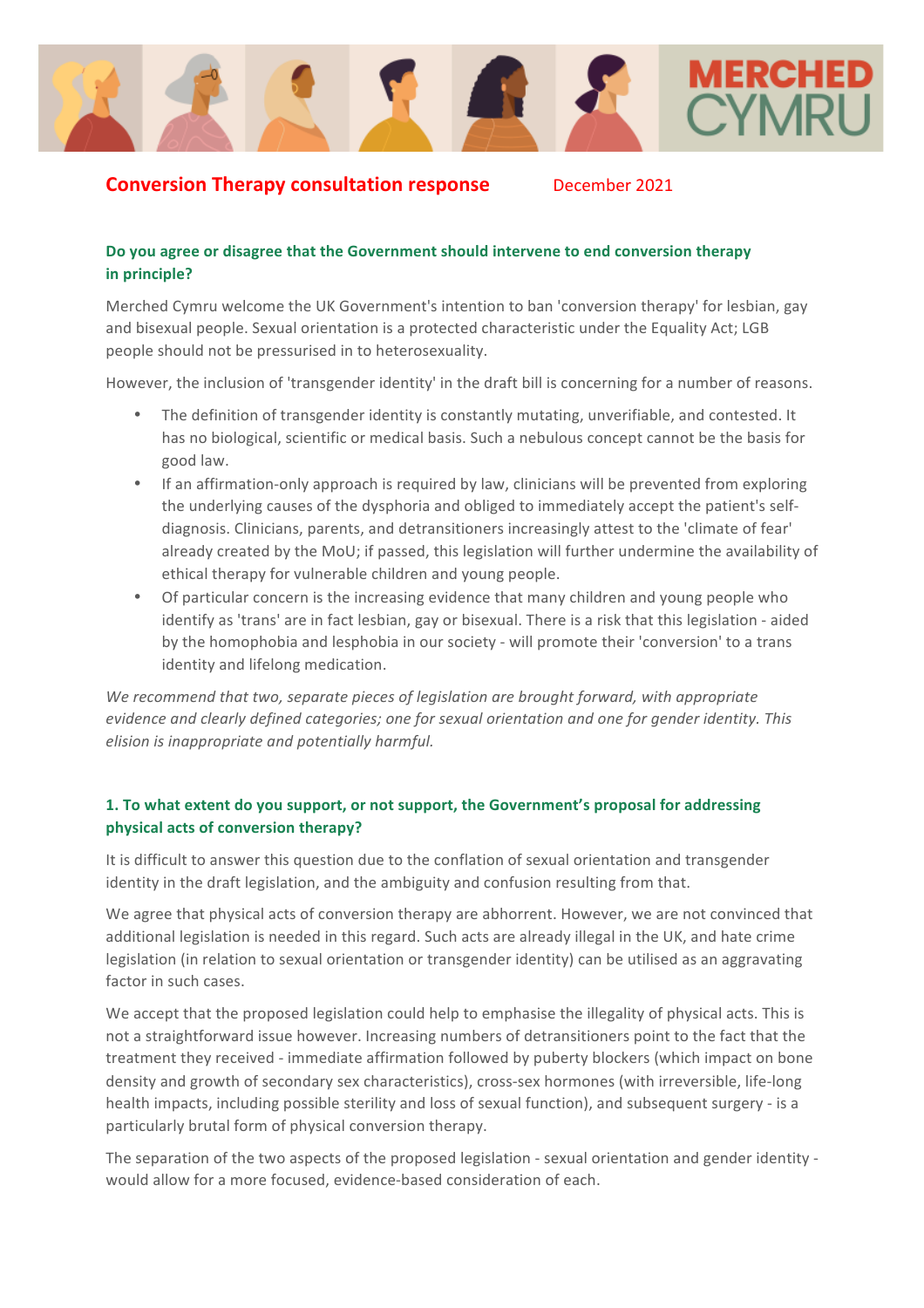**2.** The Government considers that delivering talking therapy with the intention of changing a person's sexual orientation or changing them from being transgender or to being transgender either to someone who is under 18, or to someone who is 18 or over and who has not consented or lacks the capacity to do so, should be considered a criminal offence. The consultation document describes proposals to introduce a new criminal law to this end. How far do you agree or disagree with this?

### **3. How far do you agree or disagree with the penalties being proposed?**

### **4. Do you think that these proposals miss anything?**

This proposal is utterly chilling with regard to children and young people who are identifying as transgender. 

If passed, it would have a disastrous impact on clinicians' ability to provide compassionate, ethical and expert care to those young people. No exploration of the underlying causes of their belief that they are 'born in the wrong body' would be allowed once they asserted their self-diagnosis of gender dysphoria. This is in spite of the fact that a majority of young people identifying as transgender have co-morbidities - autism, trauma, a history of sexual or physical abuse, depression, anorexia, incidents of self-harming. Many are LGB and dealing with homophobia and lesphobia in their home environment and wider society.

Transitioning is seen by many as the 'golden bullet' - the single act that will solve all those problems. They are not 'questioning', they are 100% sure of their self-diagnosis.

In no other area of physical or mental health does the patient's diagnosis take precedence over that of the professional. The protection and safeguarding of these vulnerable young people should surely be the core purpose of this legislation.

Yet, if this proposal stands, the legislation will have the opposite effect. In addition, it would intensify the existing 'climate of fear' which is leading professionals to immediately affirm gender nonconforming young people as trans, with potentially disastrous consequences for their health, wellbeing and future sexual lives.

There are similar issues for parents, teachers, and social workers. All need to be addressed by this legislation. A parent or person working with young people who does not believe in 'gender identity' or that people can be 'born in the wrong body' (and there is no evidence - medical, biological, or scientific to suggest that these concepts are factual) must have the right to not lie, to not affirm, without this being a criminal act.

# **5.** The Government considers that Ofcom's Broadcasting Code already provides measures against the broadcast and promotion of conversion therapy. How far do you agree or disagree with this?

'Conversion therapy' has no single accepted definition: the contested Stonewall definition has been accepted by the many organisations - including the BBC and Ofcom - who have been or are members of their diversity scheme. This means that impartial and/or factual broadcasting is not assured by the Code.

For example, the Code prohibits the broadcasting of material that could 'impair the physical, mental or moral development' of under 18s. Transition risks doing just that and yet is frequently presented as an unproblematic and progressive solution to children exhibiting symptoms of gender dysphoria. These can include playing with the 'wrong' toys, or liking the 'wrong' clothes.

The impact of this normalizing propaganda can be seen in the unprecedented increase in children some as young as 3 years old - identifying as transgender.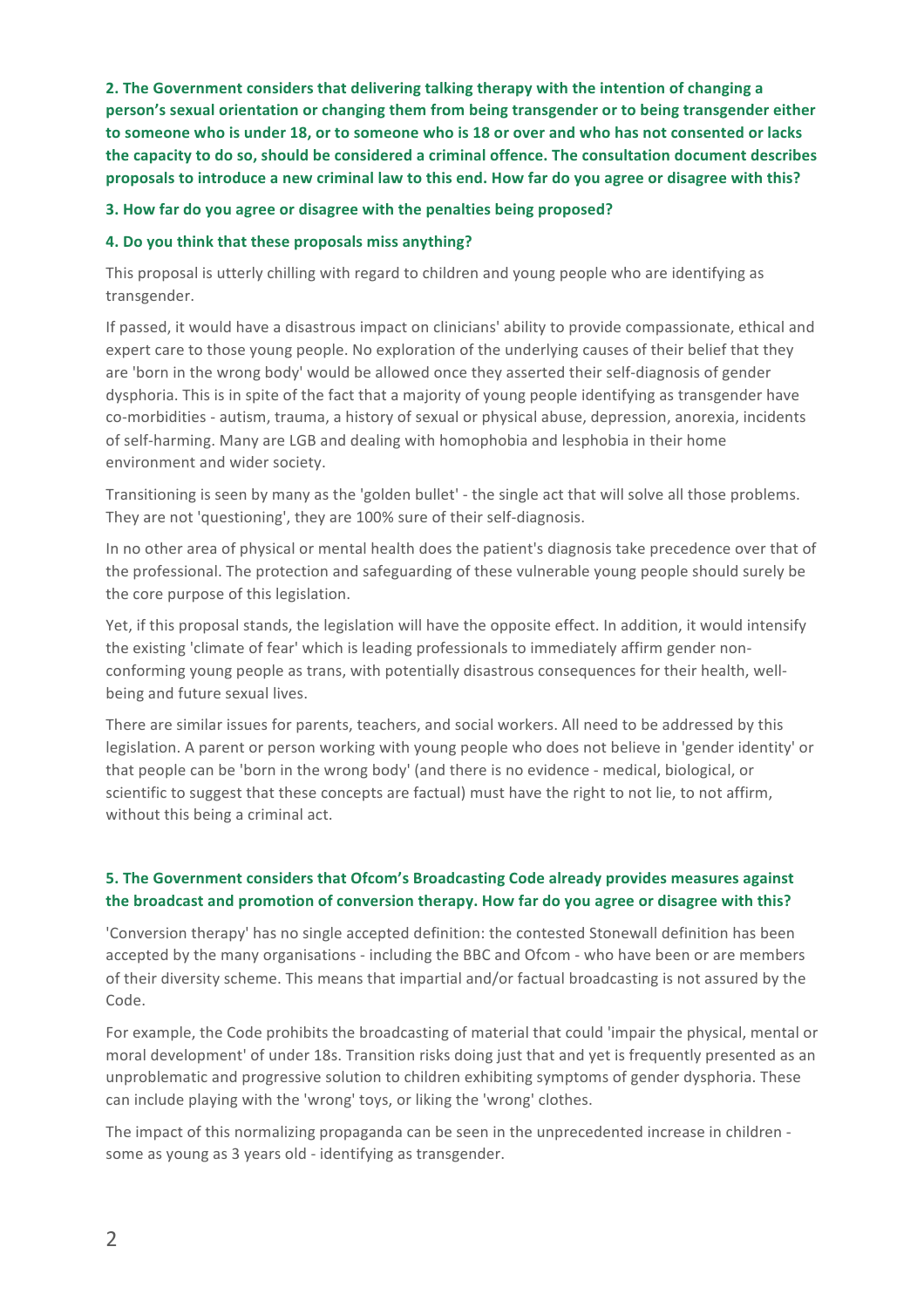'Conversion therapy' has no single accepted definition: the contested Stonewall definition has been accepted by the many organisations - including the BBC and Ofcom - who have been or are members of their diversity scheme. This means that impartial and/or factual broadcasting is not assured by the Code.

For example, the Code prohibits the broadcasting of material that could 'impair the physical, mental or moral development' of under 18s. Transition risks doing just that and yet is frequently presented as an unproblematic and progressive solution to children exhibiting symptoms of gender dysphoria. These can include playing with the 'wrong' toys, or liking the 'wrong' clothes.

The impact of this propaganda can be seen in the unprecedented increase in children - some as young as 3 years old - identifying as transgender.

## **6.** Do you know of any examples of broadcasting that you consider to be endorsing or promoting **conversion therapy?**

There are many - both those aimed at adults and at children. Examples are: Butterfly (ITV), I am Leo (CBBC), 100 Genders (BBC Teach), and Transitioning Teens (BBC 3).

The BBC's output has been particularly worrying in this regard, particularly in relation to their promotion of the idea that stereotypical notions of gender serve to define a child's trans identity. Boys playing with Barbie dolls, or enjoying dressing up as princesses for example, are presented as trans, even in programmes aimed at young children.

# **7.** The Government considers that the existing codes set out by the Advertising Standards Authority and the Committee of Advertising Practice already prohibits the advertisement of conversion therapy. How far do you agree or disagree with this?

### 8. Do you know of any examples of advertisements that you consider to be endorsing or promoting conversion therapy?

Lush is currently promoting chest binders for girls, with the suggestion that their purchase can be kept a secret from parents. Binders cause a range of health problems including breathing difficulties, dizziness and fractured ribs.

A plethora of internet sites promote 'packers' for very young female children to give the appearance of male genitalia.

In 2020, Starbucks 'WhatsYourName' campaign raised £100,000 for the Mermaids charity. This charity strongly promotes the idea that gender non-conforming children - particularly those who like to dress in clothes associated with the opposite sex, or play with toys that are targeted at the opposite sex are actually transgender.

**9.** The consultation document describes proposals to introduce conversion therapy protection orders to tackle a gap in provision for victims of the practice. To what extent do you agree or disagree that there is a gap in the provision for victims of conversion therapy?

#### **10.** To what extent do you agree or disagree with our proposals for addressing this gap we have **identified?**

As above, the lack of a clear definition of Conversion Therapy, and the elision of sexual orientation and gender identity in this draft bill, make this question difficult to answer.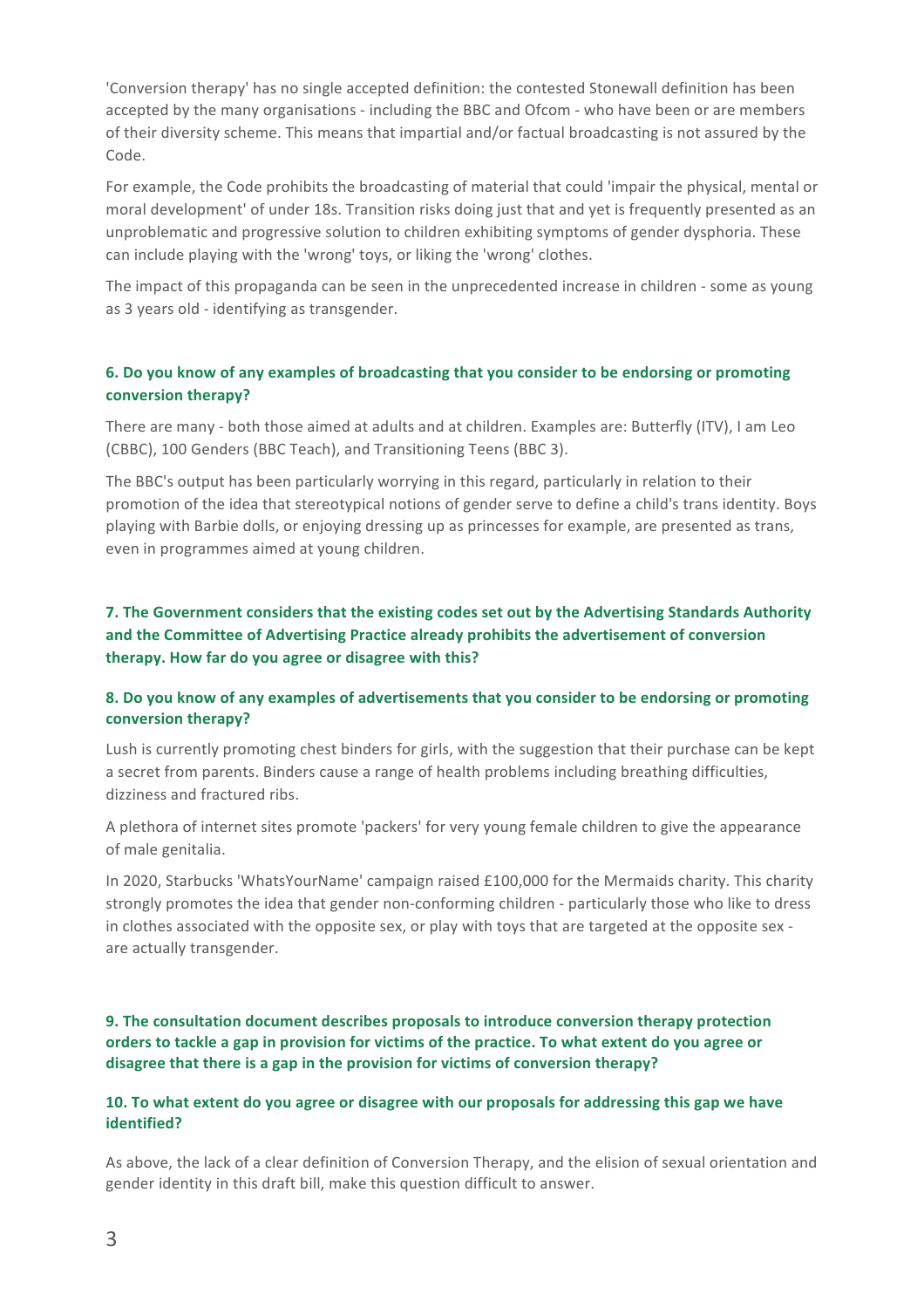As far as we are aware there is no evidence of children being taken to another country to prevent them being transgender.

There is. however, evidence that children have been taken abroad to access surgery, and evidence that puberty blockers and cross-sex hormones are routinely sourced from other countries via the internet. Arguably this is a form of conversion therapy. 74% of teenagers referred to the Tavistock are female; under 10% of those describe themselves as heterosexual. The treatment they receive affirmation, puberty blockers, cross-sex hormones - will 'trans away the gay'.

It is reasonable to assume that similar statistics will apply in the case of young people accessing treatment on line or abroad.

The major, and disturbing, gap in this legislation is in the lack of consideration of the primary victims of conversion therapy in the UK - detransitioners. There is nothing in this bill that will address this serious and growing problem.

# **11.** Charity trustees are the people who are responsible for governing a charity and directing how it is managed and run. The consultation document describes proposals whereby anyone found guilty of carrying out conversion therapy will have the case against them for being disqualified from serving as a trustee at any charity strengthened. To what extent do you agree or disagree with this **approach?**

As previously, the lack of an unambiguous definition of Conversion Therapy, and the elision of sexual orientation and gender identity, makes it difficult to answer this question.

The Charity Commission is already empowered to remove charities from the register if they act illegally. Without a clear legal definition of Conversion Therapy, individuals who promote a 'watchful waiting' approach, or who do not accept the concept of an inner gender identity, could be the target of malicious or ideologically-motivated complaints.

## **12.** To what extent do you agree or disagree that the following organisations are providing adequate action against people who might already be carrying out conversion therapy? Police; Crown **Prosecution Service; Other statutory services.**

Both the Crown Prosecution Service and a majority of police forces are members or former members of the Stonewall diversity scheme. Their membership means that they are partial on the issue of gender identity and supportive of Stonewall's campaign to mandate an 'affirmation only' approach to children and young people identifying as trans.

Until and unless they fully disengage from Stonewall, and demonstrate genuine impartiality on this issue, they cannot be trusted to provide 'adequate action' or, indeed, to know what that might mean in practice.

The 'other statutory services' question is too generalised to answer, particularly give the lack of definition of key terms.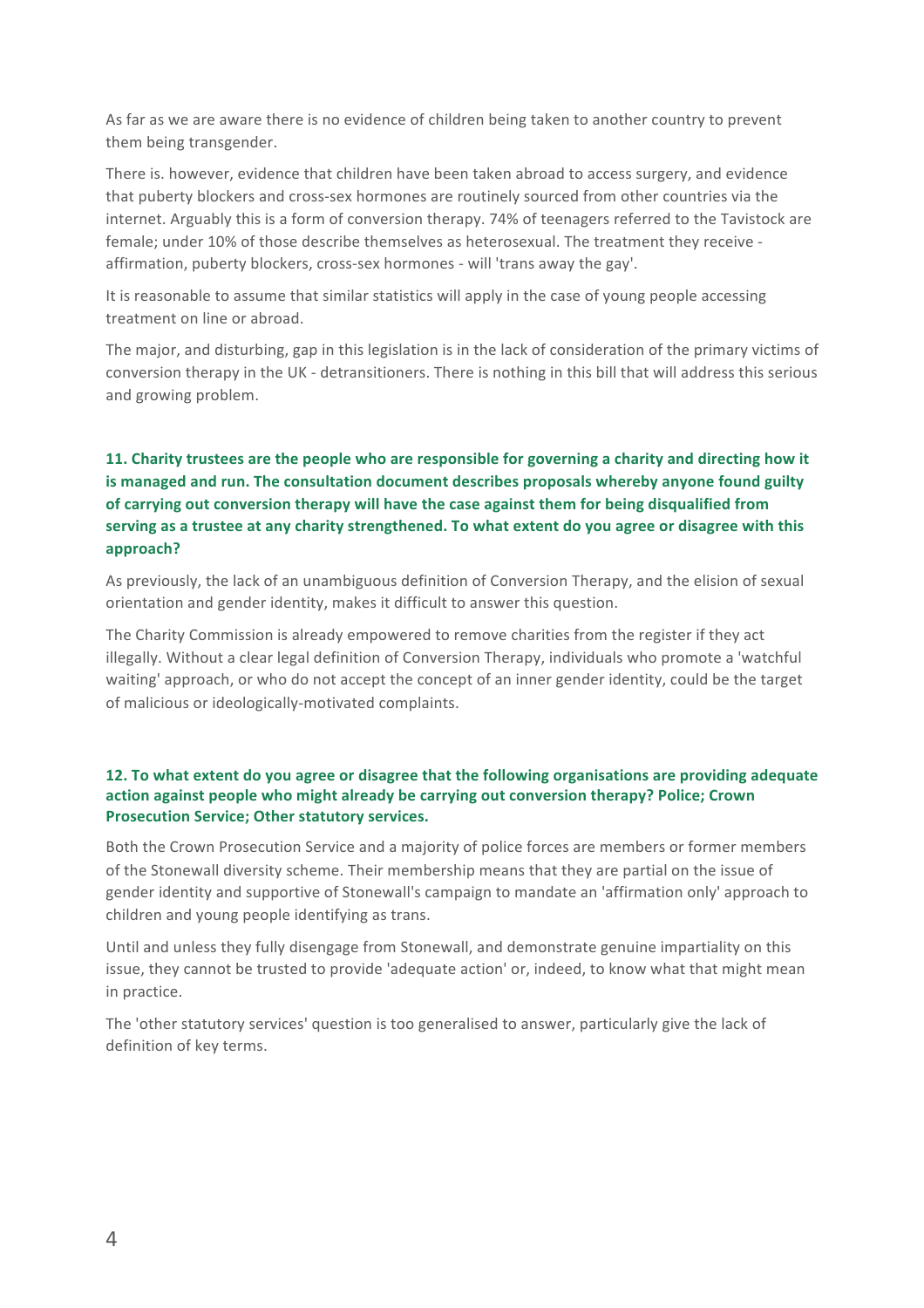## **13.** To what extent do you agree or disagree that the following organisations are providing adequate support for victims of conversion therapy? Police: Crown Prosecution Service: Other statutory **services.**

We do not have research evidence available in the case of the police or CPS so can only go on media reports. These suggest that the influence of Stonewall has created a bias which has impacted negatively on service response.

In relation to 'other statutory services' our major concern is with the NHS.

Problems include:

- widespread acceptance of Stonewall definitions of conversion therapy, gender identity, and transgender;
- an uncritical use of the 'affirmation' approach;
- the silencing of critics within and beyond the organisation:
- the lack of services for detransitioners the most obvious victims of conversion therapy.

The lack of services for detransitioners is a gap that urgently needs to be addressed.

#### **14.** Do you think that these services can do more to support victims of conversion therapy?

Support for victims should be a matter for professional clinicians and therapists only. The police, CPS, teachers, social workers are not qualified in this regard and are likely to do more harm than good.

The most urgent need is therapeutic and medical provision for detransitioners - the forgotten and often vilified victims of conversion therapy.

We also need more and better research in to gender dysphoria, the sudden and unexpected prevalence of young women who wish to transition, the relationship between gender identity and comorbidities such as autism, mental health issues and sexual trauma, and between homophobia & lesphobia and transitioning.

We also need clear evidence of the short and long-term impact of affirmation, puberty blockers, crosssex hormones and surgery on young people with gender dysphoria.

# **15.** There is a duty on public authorities to consider or think about how their policies or decisions affect people who are protected under the Equality Act 2010. Do you have any evidence of the equalities impacts of any proposals set out in the consultation?

We urgently need an open and impartial Equalities Impact Assessment to be carried out in relation to these proposals, particularly with regard to gender identity. There are potential, negative impacts for those with the protected characteristics of sexual orientation, disability, sex and age.

**Sexual orientation.** There is evidence that young people who are lesbian, bisexual and gay are already being negatively impacted by the affirmation model which encourages them to reject their sexual orientation and identify as trans. The fact that a significant majority of young people referred to the Tavistock state that they are same-sex or both-sex attracted, and evidence from former clinicians such as David Bell suggests that homophobia (external and/or internalised) is frequently the driving force behind a desire to transition.

**Disability.** Similarly, a disproportionately large percentage of gender non-conforming children and young people referred for treatment at the Tavistock, are autistic or otherwise neuro-divergent. They are particularly vulnerable in these circumstances, and, once they have fixed on this 'solution', particularly unlikely to be open to questioning their decision or exploring alternatives.